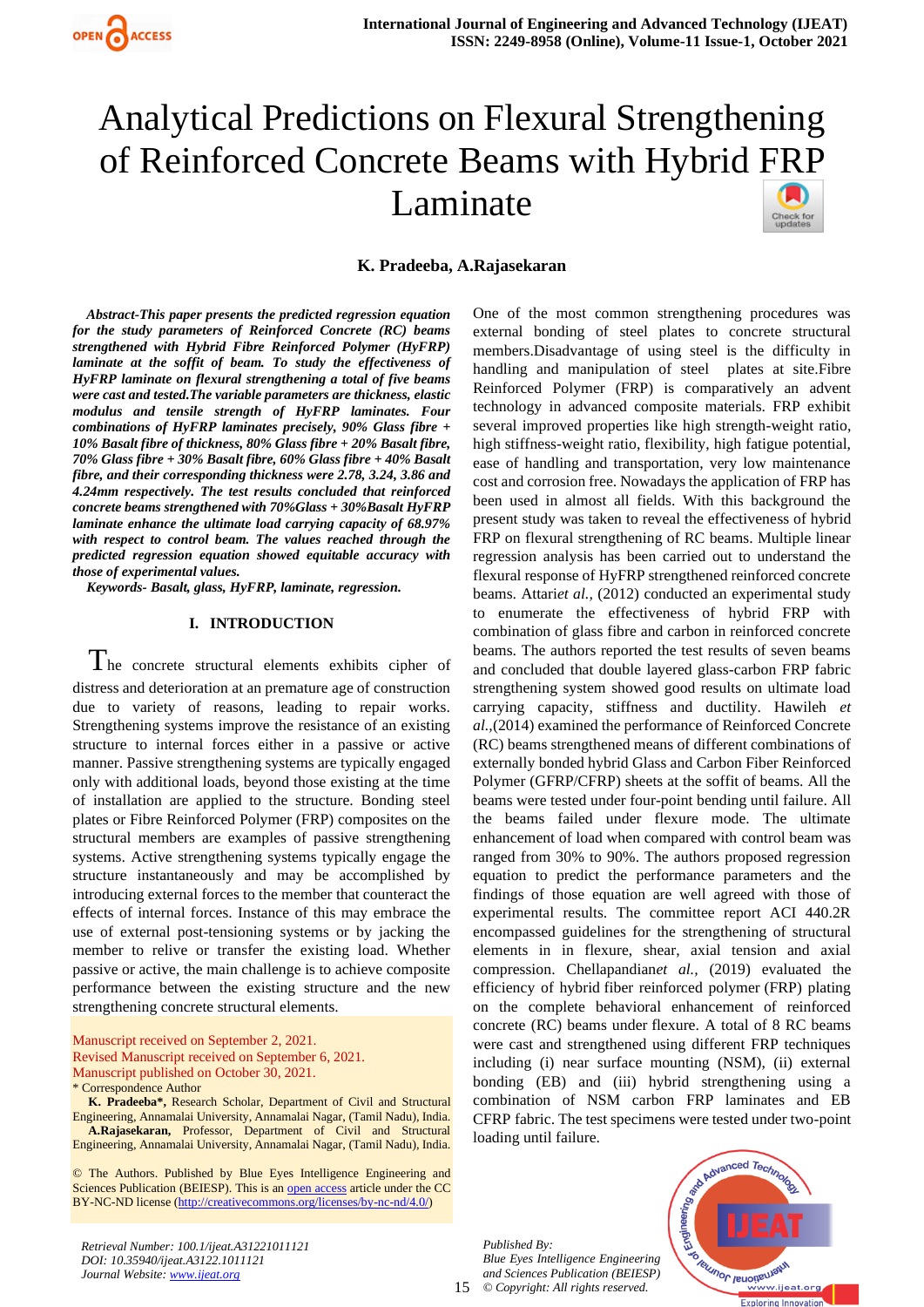The findings concluded that enhancement in load carrying capacity was 85% which was achieved by Near Surface Mounted (NSM) technique. The predicted values through Finite Element Modeling also showed good accuracy with the experimental results.Ibrahim *et al.,* (2020) examined the efficacy of near surface mounted hybrid carbon/glass fibre reinforced polymer (FRP) strips for strengthening of shear-deficient reinforced-concrete (RC) rectangular deep beams. The findings revealed that the NSM-FRP increased the beam shear strength up to 55.8%. The main objective of this study was to propose Regression equations for predicting the performance characteristics of externally bonded HyFRP Reinforced Concrete Beams.

## **II. EXPERIMENTAL PROGRAMME**

A total of 5 beams were cast and tested for the present research work. The beams were  $150 \text{ mm} \times 250 \text{ mm}$  in cross-section and 3000 mm long. Longitudinal steel ratio adopted for the beam specimens were 0.603%. All beams were casted with M20 grade concrete and tested in four-point bending over a simple span of 2800 mm. The HYSD bars of characteristic strength 545MPa were used for the longitudinal reinforcement. The internal links consisted of mild steel bars of yield strength 310MPa. The specimens were provided with 8mm diameter stirrups at 150 mm spacing. Of the above five beams, one beam served as reference specimen without any strengthening, four beams were strengthened with HyFRP laminates on their soffit. Four combinations of HyFRP laminates were considered in this research, precisely 90% Glass fibre + 10% Basalt fibre of thickness, 80% Glass fibre  $+ 20\%$  Basalt fibre, 70% Glass fibre  $+ 30\%$  Basalt fibre, 60% Glass fibre + 40% Basalt fibre, and 2.78, 3.24, 3.86 and 4.24mm respectively.Measurement on strength, deformation and failure mode of HyFRP laminated as well as the reference beam. The details of test specimens are presented in Table 1.The properties of HyFRP used in this research study are presented in Table 2.

| <b>Table 1 Details of Test Beams</b> |                         |                       |                             |                        |                        |  |
|--------------------------------------|-------------------------|-----------------------|-----------------------------|------------------------|------------------------|--|
| Sl. No.                              | <b>Beam Designation</b> | % Steel Reinforcement | Spacing of Stirrups<br>(mm) | % Combination<br>Fibre | <b>HYFRP</b> Thickness |  |
| 1.                                   | RB1                     | 0.603                 | 150                         | 0                      | $\overline{0}$         |  |
| 2.                                   | HyGB1                   | 0.603                 | 150                         | $90\%$ G+10% B         | 2.78                   |  |
| 3.                                   | HyGB2                   | 0.603                 | 150                         | $80\%$ G+20% B         | 3.24                   |  |
| 4.                                   | HyGB3                   | 0.603                 | 150                         | 70%G+30%B              | 3.86                   |  |
| 5.                                   | HyGB4                   | 0.603                 | 150                         | $60\%$ G+40% B         | 4.24                   |  |

**Table 2 Characteristic Properties of HyFRP laminates**

| Sl. No. | Type of Fibre in<br>HyFRP | Thickness (mm) | Strength<br>(MPa)<br>Tensile | Elasticity Modulus<br>$\left( \mathbf{GPa}\right)$ | Composite Ratio |
|---------|---------------------------|----------------|------------------------------|----------------------------------------------------|-----------------|
| 1.      | HyGB1                     | 2.78           | 342.53                       | 24.6                                               |                 |
| 2.      | HyGB2                     | 3.24           | 372.44                       | 26.3                                               | 1.84            |
| 3.      | HyGB3                     | 3.86           | 392.38                       | 27.9                                               | 2.15            |
| 4.      | HyGB4                     | 4.24           | 432.61                       | 29.1                                               | 2.81            |

The beams strengthened with HyFRP and un-strengthened beams were tested under four point-bending in a loading frame of 500kN capacity. The beams were supported on hinge at one end and roller at the other end. The deflection measurement upto ultimate stage was accomplished using a specially designed mechanical dial gauge. The crack width was measured and monitored using crack detection microscope with a least count of 0.02mm accuracy. Crack development and propagation was monitored during the process of testing. The loading was continued until failure and all the measurements were taken at all stages of loading. The detail of the associated instrumentation for testing is presented in Fig. 1.



**Fig. 1 Experimental Test Set-up**

# **III. MULTI LINEAR REGRESSION ANALYSIS**

Regression analysis is a statistical tool for the exploration of relationships between the variables. Regression analysis with a single explanatory variable is termed simple regression. Multiple linear regression is a method that allows supplementary factors to enter the analysis distinctly. It is valuable for quantifying the impact of various simultaneous influences upon a single dependent variable. Regression analysis is a procedure for relating known input variables and output parameter using statistical ideologies. The general regression technique is to assume a form of relationship for the input parameters and the results, with a number of unknown coefficients. The unknown coefficients are found out using the data available from experiments or other sources using the Legendre's principle of least squared errors.

*Retrieval Number: 100.1/ijeat.A31221011121 DOI: 10.35940/ijeat.A3122.1011121 Journal Website[: www.ijeat.org](http://www.ijeat.org/)* 

*Published By: Blue Eyes Intelligence Engineering and Sciences Publication (BEIESP) © Copyright: All rights reserved.*

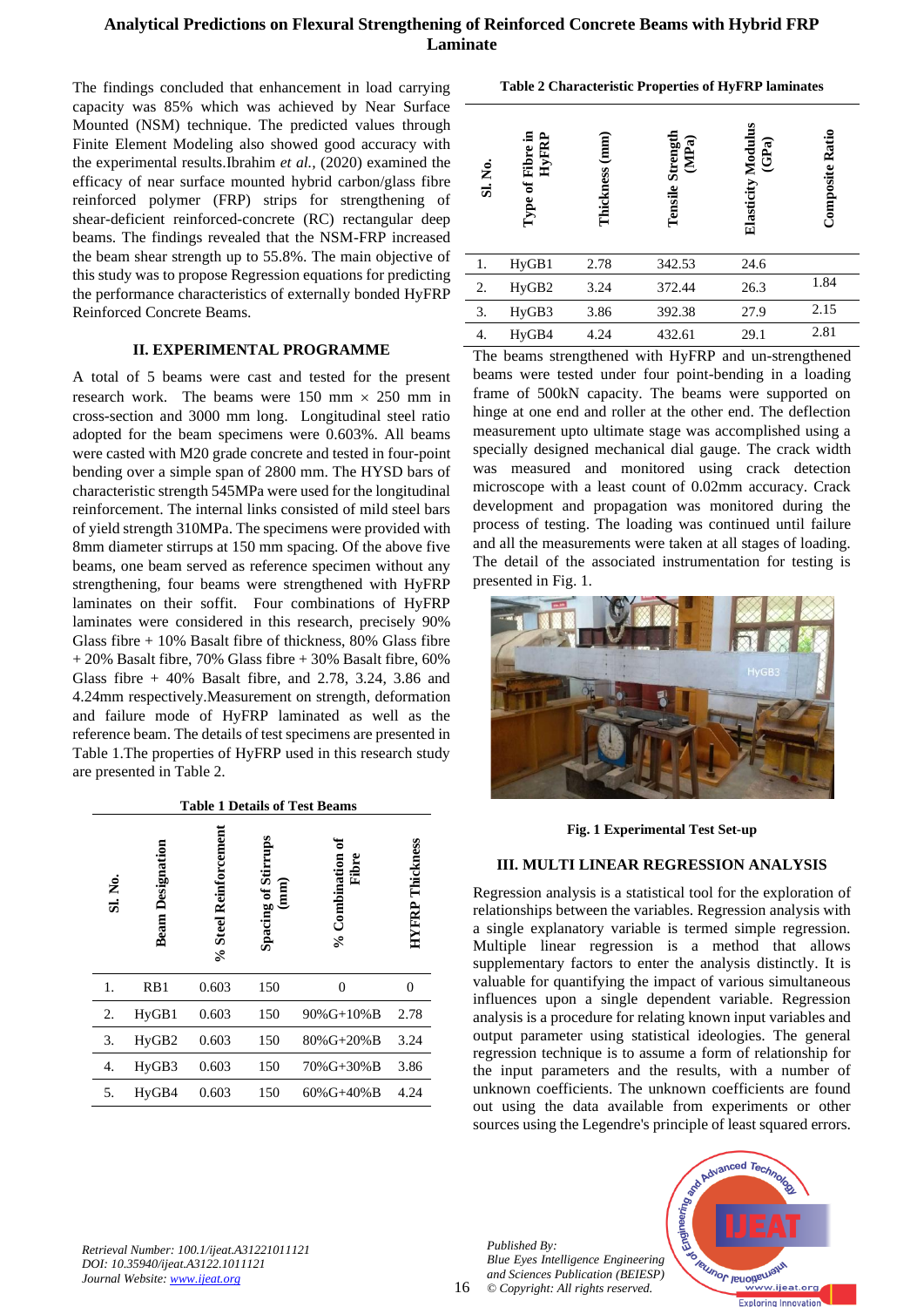

The mathematical technique used for fitting curves, whether linear or non-linear of the predetermined shape. The purpose of regression is to evaluate the unknown coefficients in an equation.

Regression coefficient is an unknown parameter presented into the equation, to modify the combination of input variables. On solving the regression problem using the code of least squared errors, all the regression coefficients are estimated. Legendre's principle of least squared errors attempts to solve the problem of regression using the condition that the square of the difference between the actual value and the value predicted by the equation should be a minimum. This is accomplished by finding the derivative of the square of the error with reference to each one of the unknown coefficients in the assumed equation. Root Mean Squared Error (RMSE) is the square root of the Mean Squared Error (MSE). This indicates the extent of deviation from the expected value to the higher side or to the lower side. Hence, the RMSE is a better measure of error when compared to the MSE.Multivariate linear regression helps to construct first order equations involving more than one independent variable. The basic formulation for multivariate linear regression is,

where,  $a_0...a_n$  are the coefficients to be determined,  $x_{1...}x_n$  are the independent variables, P is the dependent variable or the actual result value for the set of  $i<sup>th</sup>$  input data and K is the number data sets available for regression. The above Equation 1 reduces to the following equation which can be solved by summing up the values of independent and dependent variables after carrying out the required operations.

$$
\sum_{i=1}^{K} \begin{bmatrix} 1 & x_{11} & x_{21} & x_{31} & \cdots & x_{ni} \\ x_{11} & x_{11} & x_{11}x_{21} & x_{11}x_{31} & \cdots & x_{11}x_{ni} \\ x_{21} & x_{21}x_{11} & x_{22}x_{11} & x_{21}x_{31} & \cdots & x_{21}x_{ni} \\ x_{31} & x_{31}x_{11} & x_{31}x_{21} & x_{31}^2 & \cdots & x_{31}x_{ni} \\ \vdots & \vdots & \vdots & \vdots & \ddots & \vdots \\ x_{ni} & x_{ni}x_{11} & x_{ni}x_{21} & x_{ni}x_{31} & \cdots & x_{ni}x_{ni} \\ x_{ni} & x_{ni}x_{11} & x_{ni}x_{21} & x_{ni}x_{31} & \cdots & x_{ni}x_{ni} \\ x_{ni} & x_{ni}x_{11} & x_{ni}x_{21} & x_{ni}x_{31} & \cdots & x_{ni}x_{ni} \\ \end{bmatrix} \begin{bmatrix} a_0 \\ a_1 \\ a_2 \\ a_3 \\ \vdots \\ a_n \end{bmatrix} = \sum_{i=1}^{K} \begin{bmatrix} P_i \\ P_1P_i \\ P_2P_i \\ P_3P_i \\ \vdots \\ P_nP_i \end{bmatrix}
$$

The data used for the regression analysis to predict the regression equation is given in Table 3 and the predicted regression equations are presented in Table 4. In this analysis the independent variables are thickness of HyFRP, elastic Modulus of HyFRP and tensile strength of HyFRP. The dependent variables considered are load and deflection at various stages, deflection ductility, deflection ductility ratio, energy ductility, energy ductility ratio and maximum crack width.

(2)

(1) **Table 3 Data Used for the Regression Analysis**

| Designation              | First Crack Load (kN) | First Crack deflection (mm) | Yield Load (kN) | Yield deflection (mm) | Service Load (kN) | Service deflection (mm) | Ultimate Load (kN) | Ultimate deflection (mm) | <b>Deflection Ductility</b> | Deflection Ductility Ratio | <b>Energy Ductility</b> | <b>Energy Ductility Ratio</b> | Maximum Crack width<br>$\left( \min \right)$ |
|--------------------------|-----------------------|-----------------------------|-----------------|-----------------------|-------------------|-------------------------|--------------------|--------------------------|-----------------------------|----------------------------|-------------------------|-------------------------------|----------------------------------------------|
| RB1                      | 22.03                 | 1.86                        | 49.05           | 6.71                  | 46.09             | 6.03                    | 69.14              | 34.29                    | 5.11                        | $\overline{\phantom{0}}$   | 6.53                    | $\overline{\phantom{0}}$      | 1.22                                         |
| 1HyG<br>$\Xi$            | 26.97                 | 3.85                        | 53.95           | 8.15                  | 57.62             | 9.50                    | 86.43              | 50.61                    | 6.20                        | 1.21                       | 9.15                    | 1.40                          | 1.14                                         |
| 1HyGB<br>$\mathbf{\sim}$ | 29.43                 | 2.31                        | 66.21           | 8.46                  | 69.42             | $11.61$                 | 104.14             | 53.29                    | 6.29                        | 1.23                       | 10.83                   | 1.65                          | 0.98                                         |
| 1HyG<br>B3               | 34.33                 | 2.08                        | 95.64           | 8.77                  | 77.88             | 6.93                    | 116.83             | 56.48                    | 6.44                        | 1.26                       | 11.78                   | $1.80\,$                      | 0.88                                         |
| 1HyGB4                   | 29.43                 | 3.56                        | 56.40           | 9.38                  | 53.66             | 8.33                    | 80.49              | 48.67                    | 5.18                        | $1.01\,$                   | 8.02                    | 1.22                          | 1.12                                         |



*Published By: Blue Eyes Intelligence Engineering and Sciences Publication (BEIESP) © Copyright: All rights reserved.*



17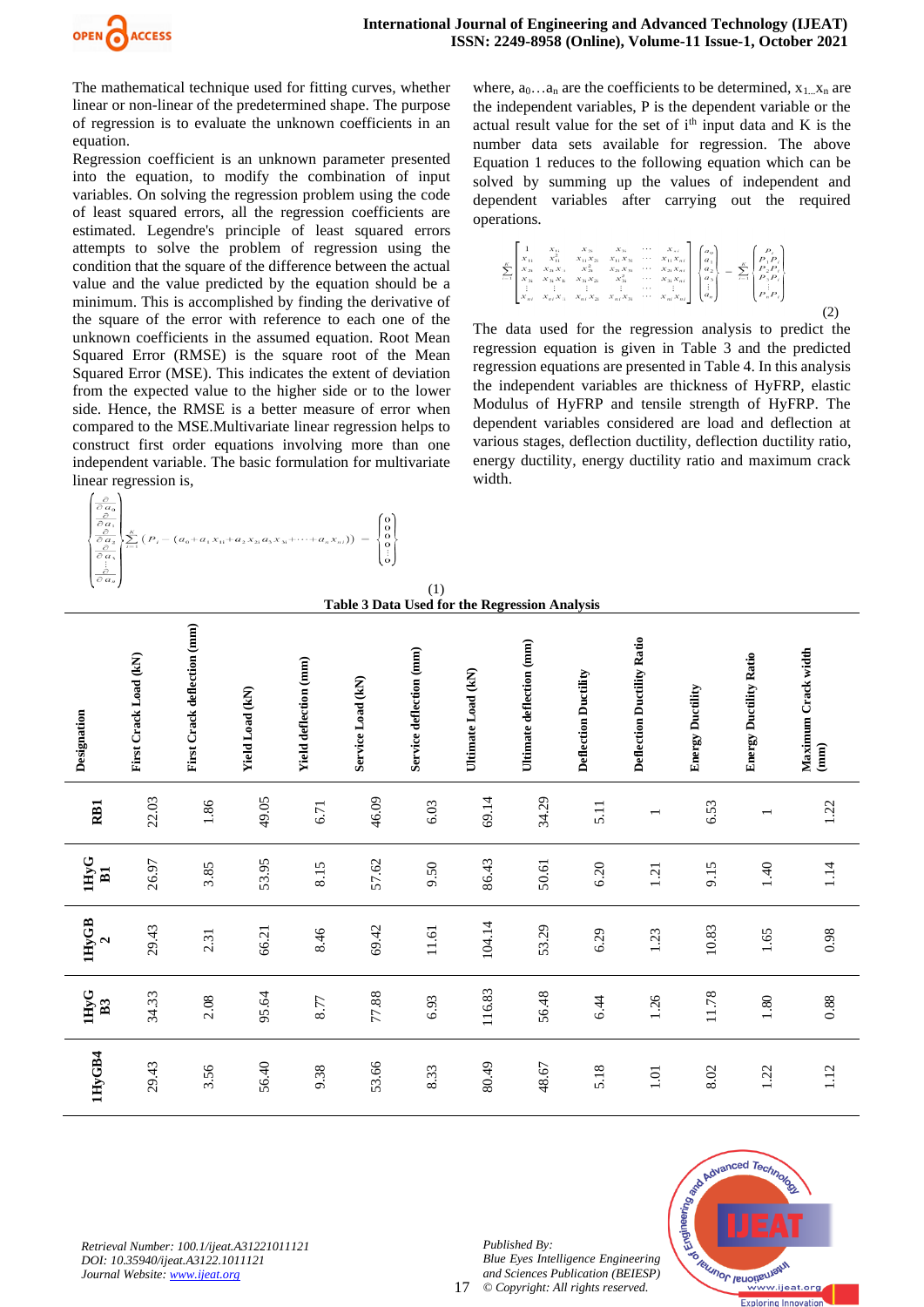## **IV. RESULTS OF REGRESSION ANALYSIS**

The results of regression analysis in the form of equation for various study parameters related with HyFRPstrengthened reinforced concrete beams for flexural strengthening are presented in Table 4. The proposed regression equations are enabled to predict analytical results so as to compare with those experimental results. The predicted results indicateda reasonable accuracy.

| <b>Table 4 Proposed Regression Equations</b> |                                                                   |                |             |  |  |  |  |  |
|----------------------------------------------|-------------------------------------------------------------------|----------------|-------------|--|--|--|--|--|
| <b>Prediction Parameter</b>                  | <b>Equation</b>                                                   | <b>Fitness</b> | <b>RMSE</b> |  |  |  |  |  |
| First Crack Load                             | 22.02+10.49tk <sub>frp</sub> - .32fy <sub>frp</sub> +3.56E<br>frp | 0.9888         | 0.4229      |  |  |  |  |  |
| Deflection at First<br>Crack Load            | 1.88-2.44t $k_{frp}$ +0.08fy <sub>frp</sub> -0.80E<br>frp         | 0.6445         | 0.4843      |  |  |  |  |  |
| Yield Load                                   | 48.96+65.80tkfrp-2.34fyfrp+25.54E                                 | 0.9712         | 2.8253      |  |  |  |  |  |
| Deflection at Yield<br>Load                  | 6.71+0.53t $k_{frp}$ +0.02fy <sub>frp</sub> -0.24E<br>frp         | 0.9997         | 0.0126      |  |  |  |  |  |
| Service Load                                 | 45.97+26.74tkfrp -1.31 fyfrp+15.83E<br>frp                        | 0.8877         | 3.8002      |  |  |  |  |  |
| Deflection at Service<br>Load                | 6.00-6.65t $k_{frp}$ +0.13fy <sub>frp</sub> -0.84E<br>frp         | 0.7873         | 0.9052      |  |  |  |  |  |
| Ultimate Load                                | 68.96+40.12tkfrp-1.96fyfrp+23.75E<br>frp                          | 0.8876         | 5.7037      |  |  |  |  |  |
| Deflection at Ultimate<br>Load               | 34.26+6.05t $k_{frp}$ -0.42fy <sub>frp</sub> +5.92E               | 0.9886         | 0.8151      |  |  |  |  |  |
| <b>Deflection Ductility</b>                  | 5.11+0.28t $k_{fpp}$ -0.06fy <sub>frp</sub> +0.83E<br>frp         | 0.9723         | 0.0958      |  |  |  |  |  |
| <b>Deflection Ductility</b><br>Ratio         | 1.00+0.06tk $_{frp}$ -0.01fy <sub>frp</sub> +0.16E<br>frp         | 0.9700         | 0.0195      |  |  |  |  |  |
| <b>Energy Ductility</b>                      | 6.51+3.23t $k_{frp}$ -0.19fy <sub>frp</sub> +2.49E                | 0.9034         | 0.5865      |  |  |  |  |  |
| <b>Energy Ductility Ratio</b>                | 1.00+0.50t $k_{frp}$ -0.03fy <sub>frp</sub> +0.38E                | 0.9067         | 0.0878      |  |  |  |  |  |
| Maximum Crack Width                          | 1.22-0.34t $k_{frp}$ +0.01fy <sub>frp</sub> -0.16E<br>frp         | 0.8520         | 0.0468      |  |  |  |  |  |
|                                              |                                                                   |                |             |  |  |  |  |  |

*Note:tkfrp-Thickness of HyFRP; E frp -Elastic Modulus of HyFRP; fyfrp-Tensile strength of HyFRP*

The proposed regression predictions were compared with the experimental test results and depicted through Figs. 2 to 14 exhibit well agreed.







**Fig. 3 Experimental vs Predicted results for Deflection at First Crack Load**



■Predicted YL ■ Exp YL

**Fig. 4 Experimental vs Predicted results for Yield Load**



**Fig. 5 Experimental vs Predicted results for Deflection at Yield Load**

*Published By: Blue Eyes Intelligence Engineering and Sciences Publication (BEIESP) © Copyright: All rights reserved.*



*Retrieval Number: 100.1/ijeat.A31221011121 DOI: 10.35940/ijeat.A3122.1011121 Journal Website[: www.ijeat.org](http://www.ijeat.org/)*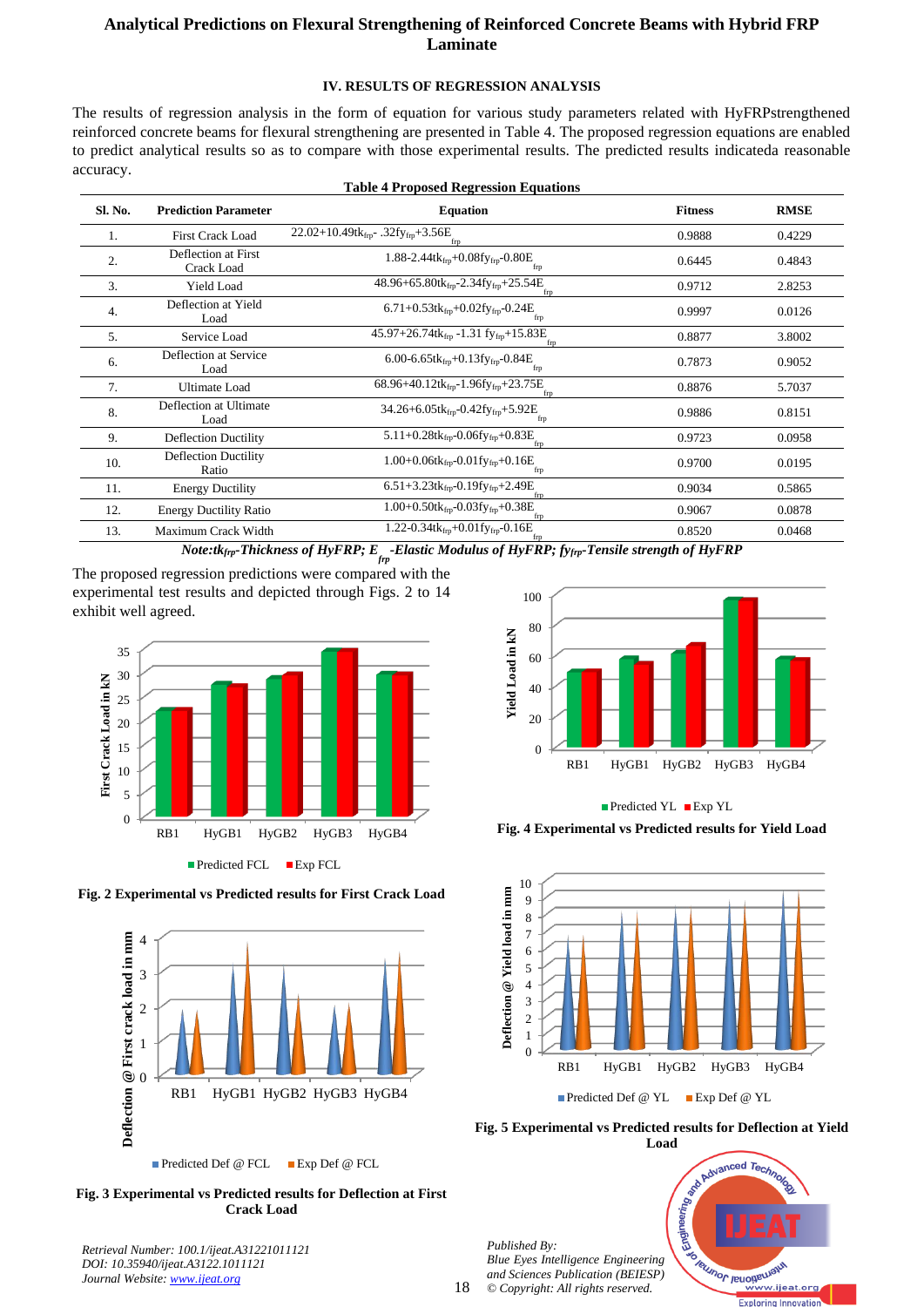



**Fig. 6 Experimental vs Predicted results for Service Load**



**Fig. 7 Experimental vs Predicted results for Deflection at Service Load**



■Predicted UL ■ Exp UL

**Fig. 8 Experimental vs Predicted results for Ultimate Load**



**Fig. 9 Experimental vs Predicted results for Deflection at Ultimate Load**



**Fig. 10 Experimental vs Predicted results for Deflection Ductility**

*Retrieval Number: 100.1/ijeat.A31221011121 DOI: 10.35940/ijeat.A3122.1011121 Journal Website[: www.ijeat.org](http://www.ijeat.org/)* 



■ Predicted DDR ■ Exp DDR

**Fig. 11 Experimental vs Predicted results for Deflection Ductility Ratio**



**Fig. 12 Experimental vs Predicted results for Energy Ductility**



**Fig. 13 Experimental vs Predicted results for Energy Ductility Ratio**



**Fig. 12 Experimental vs Predicted results for Maximum Crack** 

*Published By: Blue Eyes Intelligence Engineering and Sciences Publication (BEIESP) © Copyright: All rights reserved.*



19